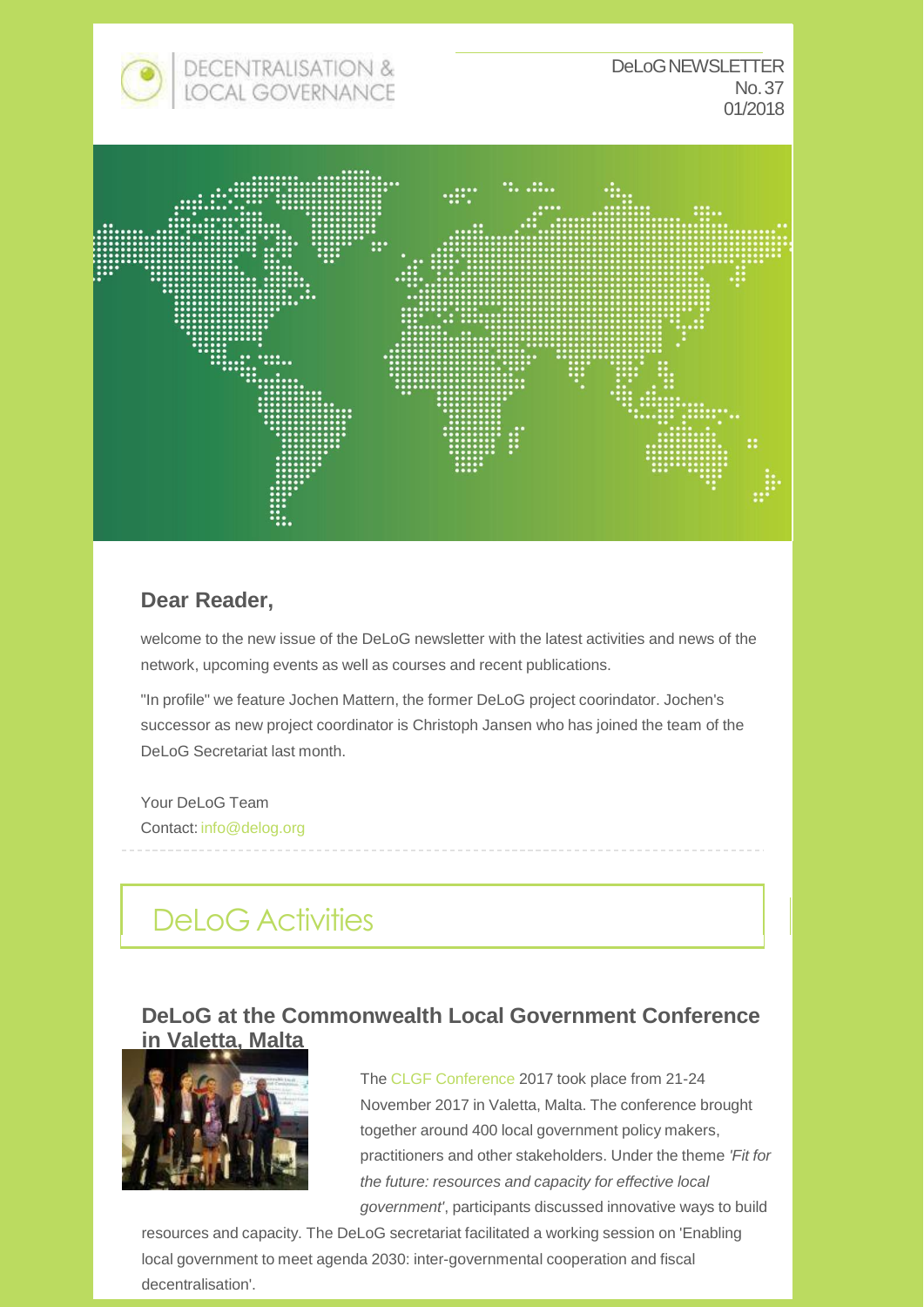#### **In Profile – Jochen Mattern - Former project coordinator of the DeLoG secretariat**

Jochen Mattern is the former project coordinator of the DeLoG secretariat. For more than 15 years, he has been working in the field of international development with a special focus on Decentralisation and Local Governance. Amongst others, he worked for the United Nations Development Programme (UNDP) in Guatemala and Zimbabwe. In 2010, Jochen took over the position as coordinator of the DeLoG secretariat. Jochen left this



position recently, but he will continue working with GIZ and is currently heading the sector project forced displacement.

In this interview, Jochen Mattern provides an insight into his experiences, motivation and wishes for the DeLoG network.

# Newsfrom our Members

#### **Sweden's new global strategy on sustainable peace**

Since August 2017 Sweden has a new **global strategy on sustainable peace** for 2017-2022, replacing the previous strategy for global action for human security for the years 2014 to 2017. It encompasses both support at the global



level, national and local support during critical stages of the prevention of armed conflicts, and in peacebuilding and statebuilding processes.

This article of ecdpm gives insights about how Sweden's commitment to support peacebuilding has evolved.

#### **Localising the Implementation of the SDGs**



The author Achim Steiner shows the perspective of the United Nations Development Programme (UNDP) on localising the Sustainable Development Goals (SDGs). For UNDP, localising the SDGs means making the aspirations of the SDGs real to communities, households and individuals, particularly to those who are at risk of falling behind. To reach this, five essential drivers of transformational change need to be considered: (i) sensitization and engagement of local actors, (ii)

countability mechanisms, (iii) participatory planning and service delivery, (iv) local economic development, and (v) partnerships.

 $\rightarrow$  For more information, please click here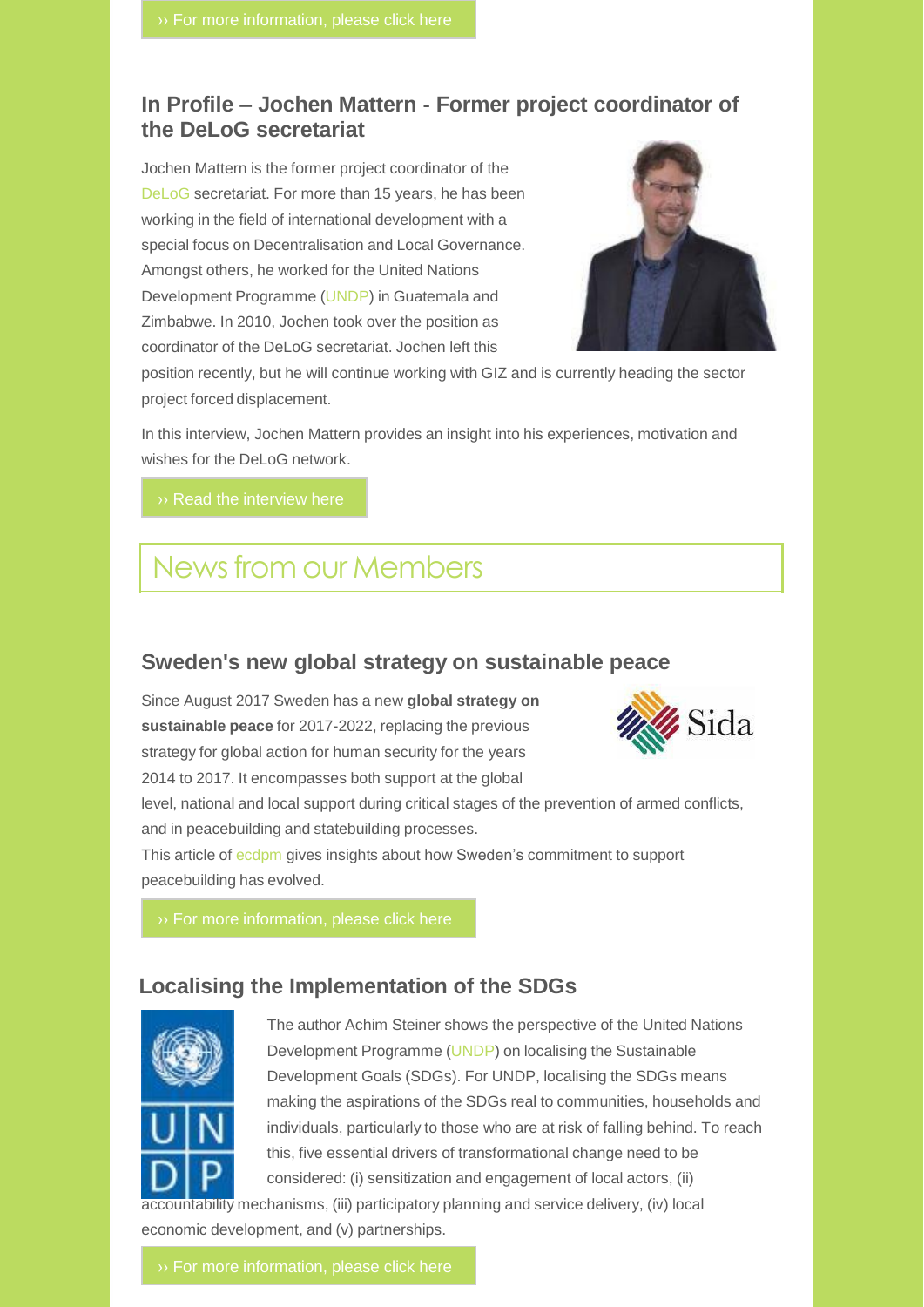### **Publication of ADB: Central and Local Government Relations in Asia: Achieving Fiscal Sustainability**



The book's expert contributors Naoyuki Yoshino and Peter J. Morgan assess the current state of the allocation of expenditures and revenues between central and local governments in emerging Asian economies and discuss their major strengths and

weaknesses. They also present relevant case studies of experiences and reform measures related to strengthening and monitoring local government finance, including the implications of expanded fiscal capacity for infrastructure investment and other public spending.

#### **New tool for the implementation of the NUA in Cuba**

A 'Tool for the Implementation of the New Urban Agenda' (NUA) in Cuba was recently unveiled in Havana, Cuba. The tool indicates the next steps to be taken, focusing on the implementation of the proposed policies. It was



developed within the framework of the project *'Support for sustainable urban development programs in Latin America and Central America: Implementation of the New Urban Agenda in Cuba'.*

### **World Bank Group Report Focuses on Governance and Accountability**



The report *'Governance and The World Bank Group: Year in Review 2017: Foundations and Frontiers'* provides an overview of the work carried out by the Bank in 2017 to help countries build public institutions that are capable,

efficient, open, inclusive and accountable. This work on public institutions includes efforts to mobilize revenues to meet the SDGs, to involve citizens in budget planning, to reduce corruption, and to strengthen evaluation and accountability.

# Info, News, Links, Downloads

### **Mediterranean City-to-City Migration Project**

On 12 and 13 December 2017 the 7th peer to peer meeting of the Mediterranean City-to-City Migration Project (MC2CM) project on *'Inter-institutional coordination in migration governance: Towards improved cooperation'* took place in Lyon, France. MC2CM brings together experts and cities to contribute to improved migration governance at city level, including migrants' access to basic services and human rights. The 7th peer to peer meeting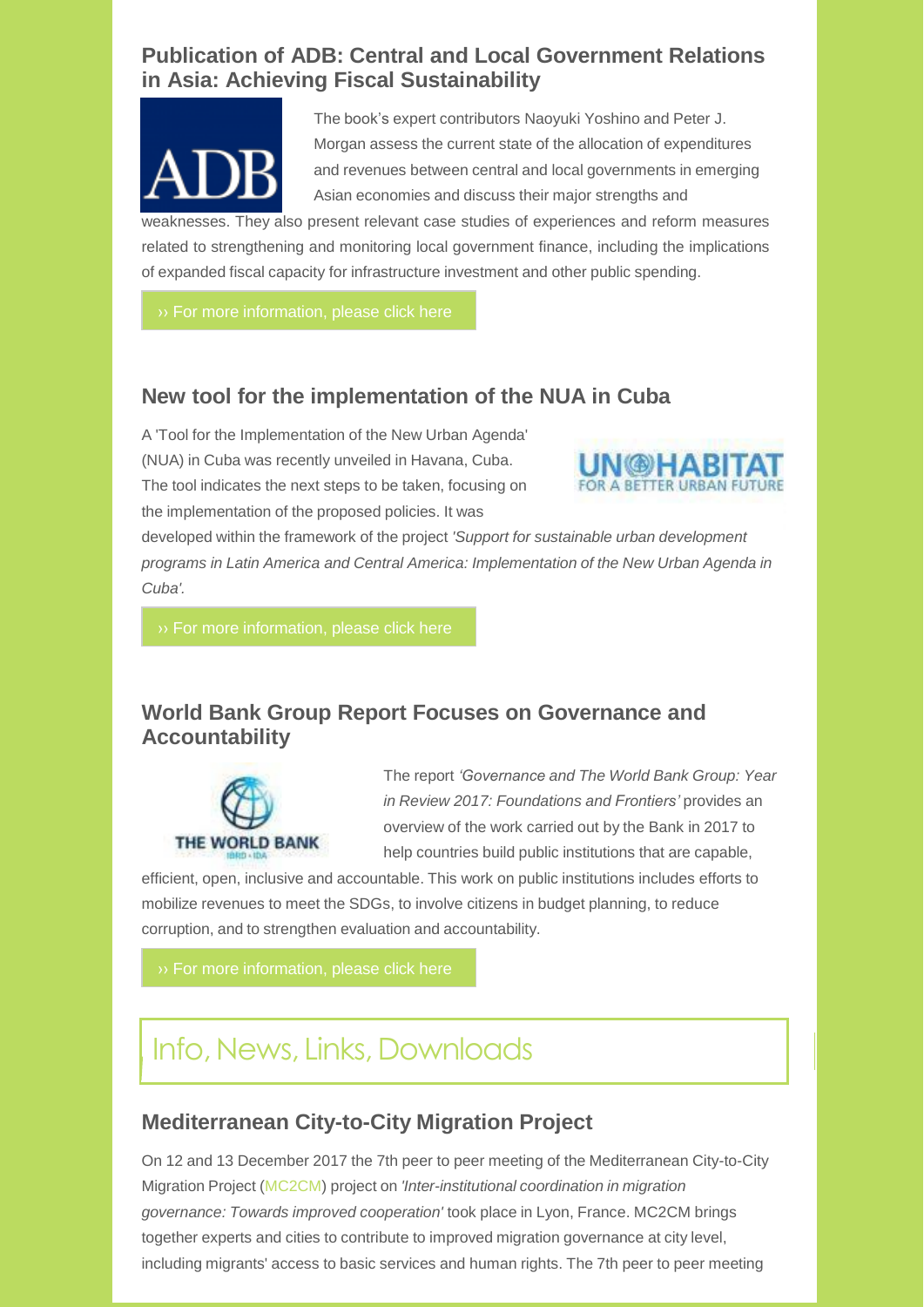focused on governance. It dealt with opportunities and limitations of being part of a government, meaning local, inter-municipal, regional or national.

### **UCLG World Council**

From 6 to 9 December 2017, the City of Hangzhou, China, hosted the UCLG World Council. The meetings gathered more than 400 participants and were held back-to-back with the Forum on Smart City and Big Data. Besides sessions on *Right to the city*, *Multilevel*



*Governance* and *Resilient Cities*, a session on localising the SDGs took place. It provided updates on the SDG localisation process and presented the four main pillars of UCLG action for localisation: advocacy, monitoring and reporting, learning, and the UCLG Local4Action Hub - an innovative initiative that aims to turn the 2030 Agenda into local actions.

#### **The Fifth African Union - European Union Summit**



The fifth African Union - European Union (AU-EU) summit took place on 29-30 November 2017 in Abidjan, Côte d'Ivoire. The AU-EU summit brought together EU and African leaders to define the future direction for cooperation between the two continents.

They adopted a joint declaration outlining common priorities for the EU-Africa partnership.

#### **The Bonn-Fiji Commitment of Local and Regional Leaders to Deliver the Paris Agreement At All Levels**

In order to signal their commitments, their actions and intention to work in partnership with all levels of government, hundreds of local and regional leaders adopted the Bonn-Fiji Commitment of Local and Regional Leaders at the *'Climate Summit of Local and Regional Leaders'* during the COP23 in Bonn.



#### **A real national to local conversation on climate governance**



The 23rd United Nations Climate Change Conference (COP23) in Bonn came to a close on 18 November 2017. A common message coming from the local level was that without effective collaboration, national

governments run the risk of making decisions that are detached from local issues and the real difficulties of implementing climate projects. The Mayor of Quelimane, Mozambique,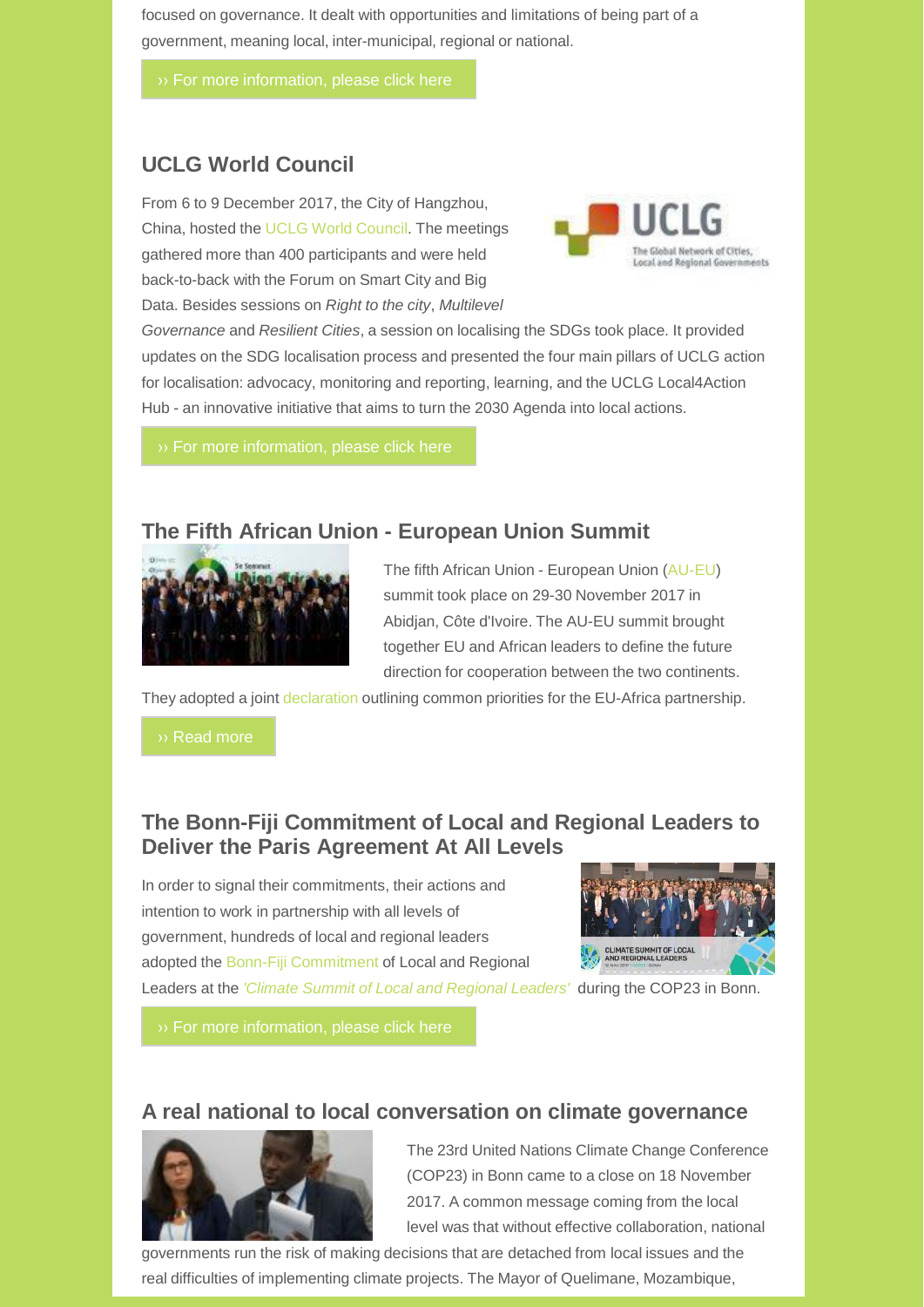shared strong views on the need to scale up climate action and on the need for effective multi-level governance between all levels of governments.

#### **Launch of the Observatory on Subnational Government Finance and Investment, a partnership between the OECD and UCLG**



On 17 November 2017, United Cities and Local Governments (UCLG) co-chaired together with the Organisation for Economic Co-operation and Development (OECD) the first **Steering Committee of the World Observatory on Subnational Government Finance and Investment**. The purpose of the

Observatory is to collect data and provide analyses on finance and the institutional setting of subnational governments in the different regions of the world, in order to better understand their contribution to sustainable development policies.

#### **Cities for the right to housing**

Local and regional leaders and housing policy experts met in Barcelona from 2-3 November 2017 to reaffirm their commitment to **housing as a human right** and share experiences on making it a reality. The meeting *'Cities for the Right to Housing'* was hosted by United Cities and Local Governemnts (UCLG) Co-President and Mayor of Barcelona, Ada Colau and the UCLG Committee on Social Inclusion, Participatory Democracy and Human Rights (CISDP). It was held in the framework of UCLG's *'wave of action'* on housing for 2017-2018.

›› Read more

# International Conferences

#### **5th Open European Day at Bonn Resilient Cities 2018**

Where: Bonn, Germany When: 25 April 2018

The Open European Day (OED) will be held for the fifth edition back-to-back with the Bonn Resilient Cities conference on 25<sup>th</sup> April 2018. European cities and key adaptation voices from



different institutions will converge at the 5<sup>th</sup> OED to exchange and debate the most pressing issues around climate adaptation and urban resilience.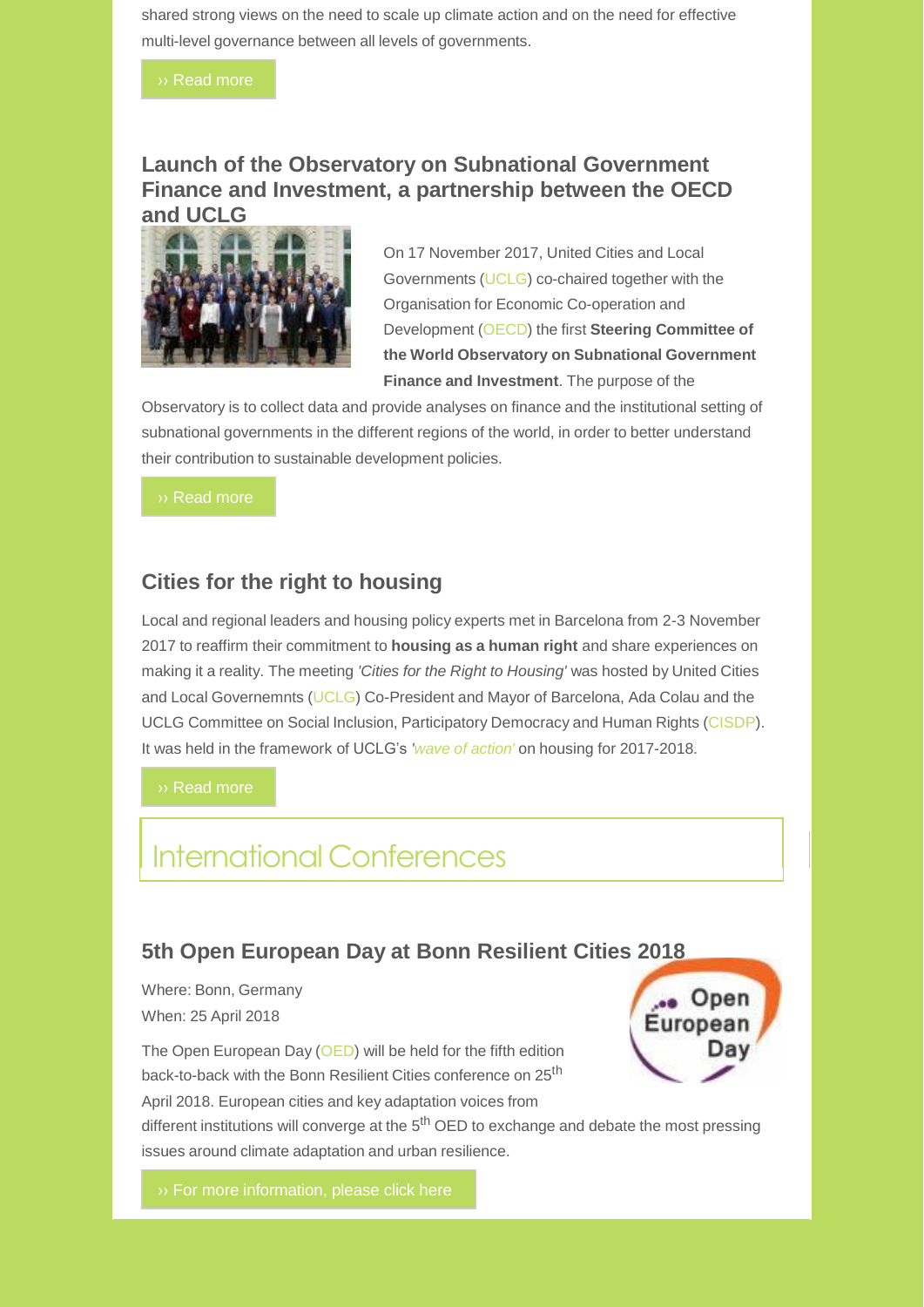### **ICLEI World Congress 2018**

Where: Montréal, Canada When:19-22 June 2018

Held every three years, the *ICLEI World Congress* assembles hundreds of local and regional governments, international agencies, national governments, donors and other partners from around the world. Together they set



the course for **globalising urban sustainability**. During the congress, cities, towns and regions connect with peers, foster partnerships and exchange information and experiences.

# **Courses**

## **The Hague Academy**

**Fiscal Decentralisation and Local Finance** (info) Where: The Hague, Netherlands When: 12-23 February 2018 Apply by: 19 January 2018

#### **Citizen Participation and Inclusive Governance** (info)

Where: The Hague, Netherlands When: 5-16 March 2018 Apply by: 22 January 2018

#### **Integrity and Anti-corruption** (info)

Where: The Hague, Netherlands When: 9-20 April 2018 Apply by: 23 February 2018

Please remember to mention in your application that you apply through our newsletter for 10% discount on the course fee.



**Preventing Violent Conflicts Course** (info) Where: Basel, Switzerland When: 2-4 May 2018 Apply by: 28 February 2018

#### **Conflict Sensitivity Training** (info)

Where: Basel, Switzerland When: 6-8 June 2018 Apply by: 31 March 2018

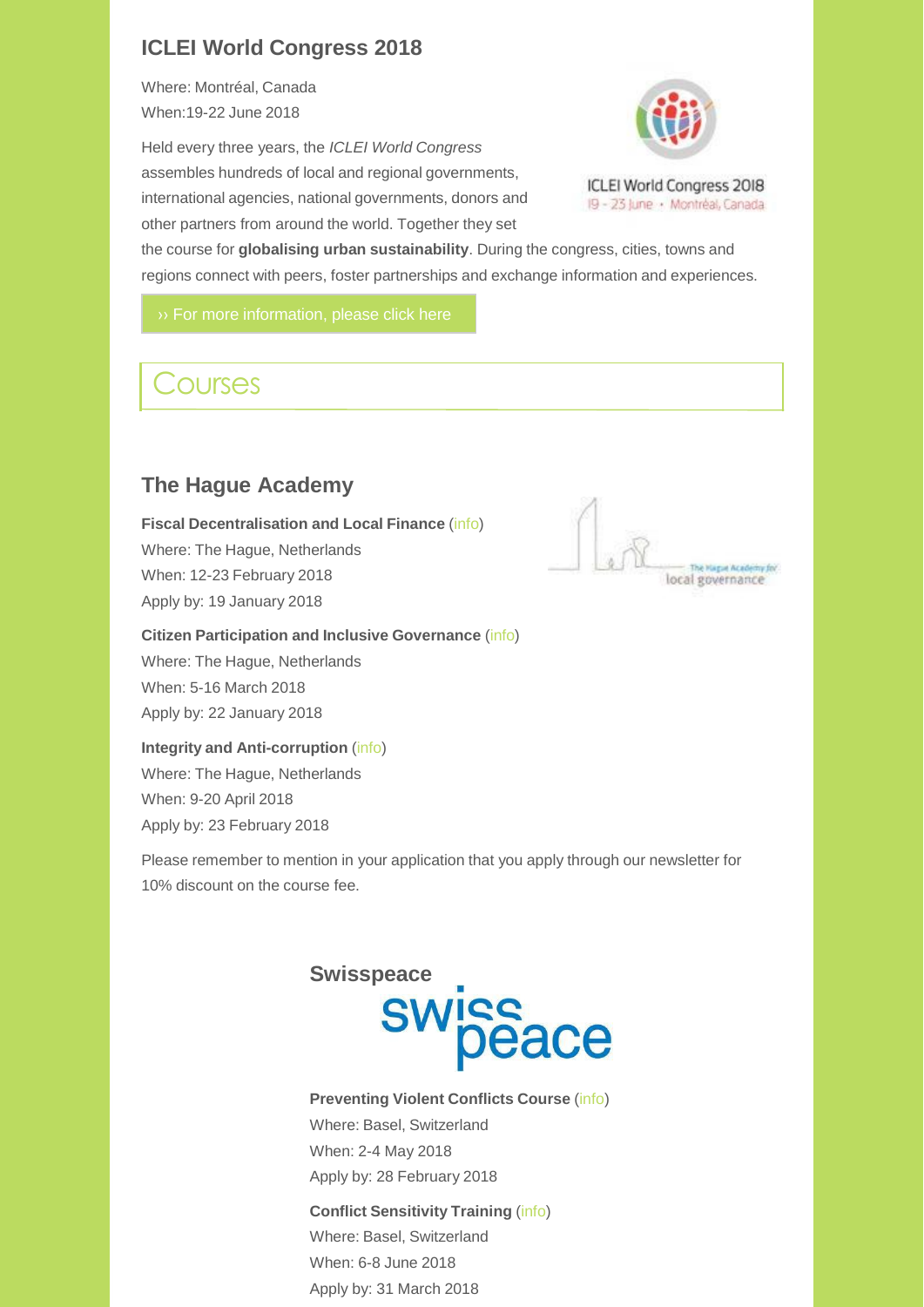### **United Nations Systems Staff College**

**Decentralized Governance and Peacebuildung** (info) Where: Online When: 26 February-16 March Enrolment until: 26 February



# **Studies and Publications**

# Urbanand Territorial Governance

### **Building Sustainable Cities of the Future**

#### **Bishop, Justin (Research Associate in Transport Analysis) (2017)**

This book explores the challenge of building sustainable cities of the future by considering current cities and those of the near future. Individual chapters cover topics such as transport, energy supply, sustainable urbanism and promoting social equality in large infrastructure projects. Real-world examples are presented to illustrate how systems thinking is used to integrate different components of a city so as to ensure that the whole is more sustainable than its parts.

›› Read more

# **Migration**

#### **Migration and Its Impact on Cities**

#### **World Economic Forum (2017)**

This report attempts to highlight the different types and causes of migration in the world today. It captures migration stories from 22 of the most affected cities around the world. The report also presents a high level framework to achieve long term migrant integration and in delivering urban infrastructure and services efficiently and effectively to meet the needs of migrants.

# Local Finance

### **Turning up the volume: Financial aggregation for off-grid energy**

**International Institute for Environment and Development (2017)**